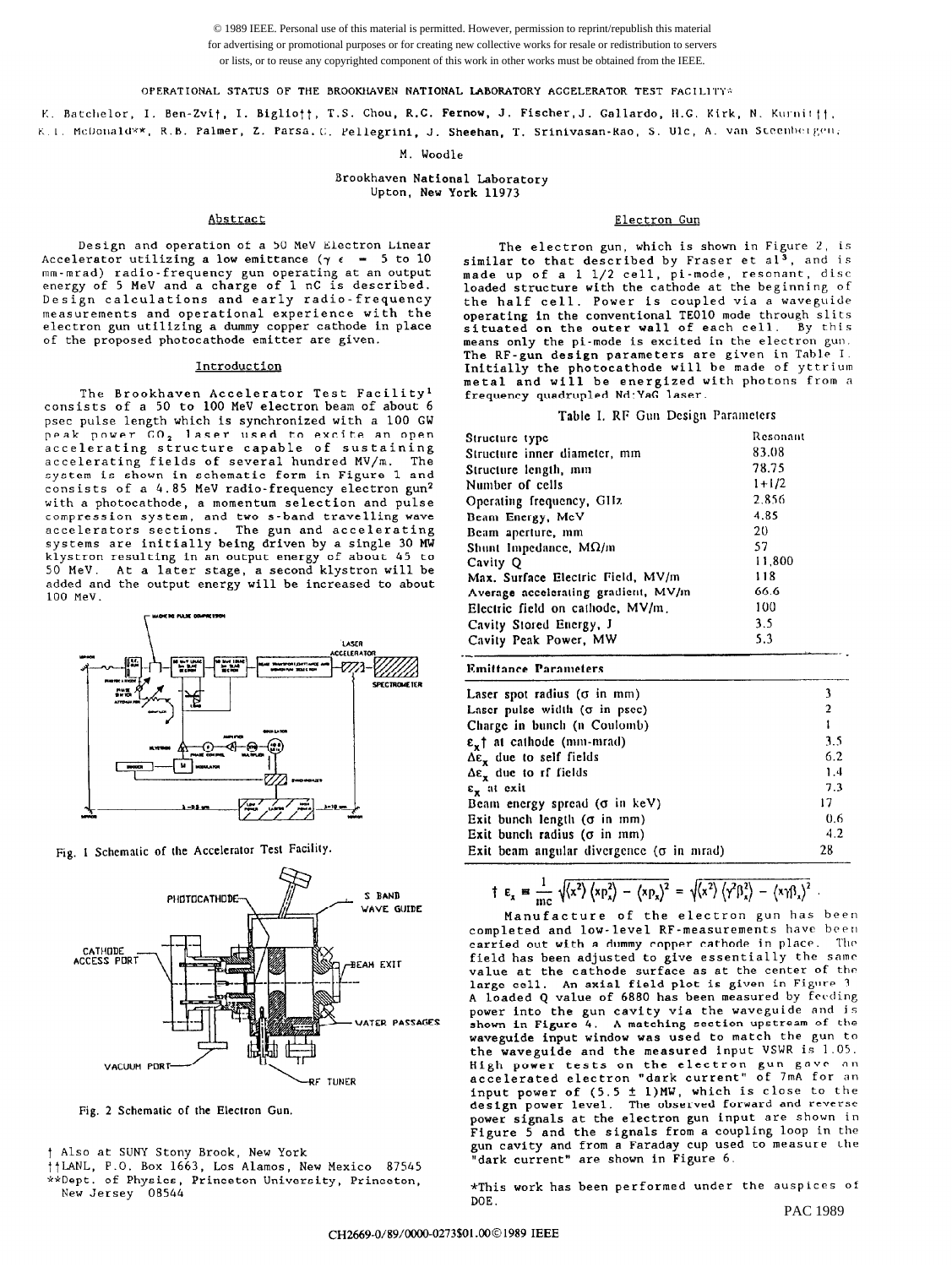

Fig. 3 Axial Electric Field Plot for the Electron Gun.



Fig. 4 A plot of the electron gun with power fed in through the waveguide.



Fig. 5 Forward and Reverse power at the input to the gun.



Fig. 6 Gun cavity signal and Faraday cup signal measured into 5On.

# The Iniection System

The injection system is designed with three principle features in mind: a) convenient access to the photocathode within the RF-gun; b) magnetic compression of the electron bunch length; and c) momentum selection to allow the RF-gun to run with a thermionic cathode. All of these objectives are satisfied by basing the injection line on a system of magnetic achromatic double bends with a horizontal slit situated between the the two dipoles at the point of maximum dispersion (see Figure 7). The system will allow for a injection momentum selection of 0.1 8.



Fig. 7 Schematic of the Injection System.

The initial quadrupole triplet has the function of capturing a rapidly diverging beam (up to  $1 \sigma = 28$ mrad) and bringing the electron beam to a double wais at the momentum slit. Because of the mirror symmetry, a double waist at the slit ensures a minimizing of the second-order geometric aberations through the double bend.

The quadrupole triplet following the double bend will provide for the proper matching of the electron beam into the the linac accelerating sections.

A detailed study of the higher-order effects of the magnetic elements in the injection line is reported in another paper at this conference4.

## Accelerator Svstems

The linac, consists of two, 2/3 pi-mode, disc loaded, travelling wave sections each 3.05 meters long, excited by a single XK5 klystron capable of delivering about 30 MW of peak power at a frequency of 2856 MHz with a pulse duration of 6  $\mu$ sec.

The RF frequency is derived from a 40.8 MHz oscillator which is also used to synchronize the laser systems used for photocathode excitation and experimental timing. A phase locked oscil operating at the 70th harmonic is used to drive a series of solid state and'triode amplifier stages to obtain the 1 KU of drive power for the klystron. Temperature control of the RF- components and a slowphase servo system is used to lock the RF-accelerating voltage to the laser systems. The RF systems are designed to run at repetition rates up to 6 Hz which limits the thermal gradients in the system. Power is fed from the klystron through a vacuum waveguide system using high power hybrid junctions and phase shifters to set the correct RF-phase and amplitude for acceleration (see Figure 8). Power measurements are made with directional couplers and pumping is achieved via ion pumps connected to waveguide vacuum ports.